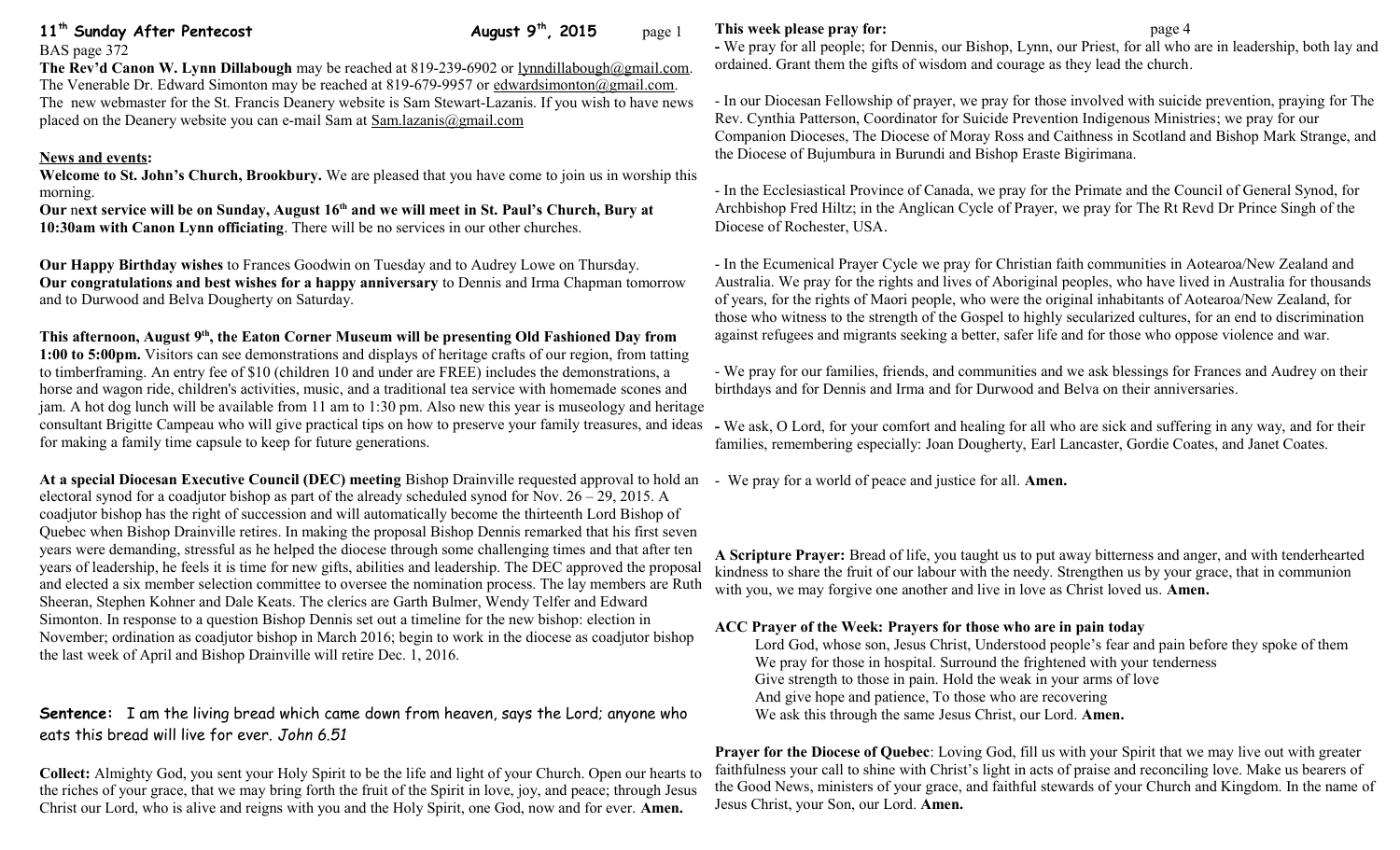**A Reading from the First Book of Kings**…<sup>10</sup>Then David slept with his ancestors, and was buried in the city of David.<sup>11</sup>The time that David reigned over Israel was forty years; he reigned seven years in Hebron, and thirty-three years in Jerusalem. <sup>12</sup>So Solomon sat on the throne of his father David; and his kingdom was firmly established. <sup>3</sup>Solomon loved the Lord, walking in the statutes of his father David; only, he sacrificed and offered incense at the high places.<sup>4</sup>The king went to Gibeon to sacrifice there, for that was the principal high place; Solomon used to offer a thousand burnt offerings on that altar. <sup>5</sup>At Gibeon the Lord appeared to Solomon in a dream by night; and God said, "Ask what I should give you."<sup>6</sup>And Solomon said, "You have shown great and steadfast love to your servant my father David, because he walked before you in faithfulness, in righteousness, and in uprightness of heart toward you; and you have kept for him this great and steadfast love, and have given him a son to sit on his throne today.<sup>7</sup>And now, O Lord my God, you have made your servant king in place of my father David, although I am only a little child; I do not know how to go out or come in.<sup>8</sup>And your servant is in the midst of the people whom you have chosen, a great people, so numerous they cannot be numbered or counted. <sup>9</sup>Give your servant therefore an understanding mind to govern your people, able to discern between good and evil; for who can govern this your great people?"<sup>10</sup>It pleased the Lord that Solomon had asked this.<sup>11</sup>God said to him, "Because you have asked this, and have not asked for yourself long life or riches, or for the life of your enemies, but have asked for yourself understanding to discern what is right,<sup>12</sup>I now do according to your word. Indeed I give you a wise and discerning mind; no one like you has been before you and no one like you shall arise after you.<sup>13</sup>I give you also what you have not asked, both riches and honour all your life; no other king shall compare with you.<sup>14</sup>If you will walk in my ways, keeping my statutes and my commandments, as your father David walked, then I will lengthen your life." *1 Kings 2:10-12; 3:3-14*

#### **Psalm 111 page 860**

**A Reading from the Letter of Paul to the Ephesians…**<sup>15</sup>Be careful then how you live, not as unwise people but as wise,<sup>16</sup>making the most of the time, because the days are evil.<sup>17</sup>So do not be foolish, but understand what the will of the Lord is.<sup>18</sup>Do not get drunk with wine, for that is debauchery; but be filled with the Spirit,<sup>19</sup>as you sing psalms and hymns and spiritual songs among yourselves, singing and making melody to the Lord in your hearts,<sup>20</sup>giving thanks to God the Father at all times and for everything in the name of our Lord Jesus Christ. *Ephesians 5:15-20*

**The Holy Gospel of our Lord Jesus Christ according to John…**<sup>35</sup>Jesus said to the people, <sup>51</sup> "I am the living bread that came down from heaven. Whoever eats of this bread will live forever; and the bread that I will give for the life of the world is my flesh."<sup>52</sup>The Jews then disputed among themselves, saying, "How can this man give us his flesh to eat?"<sup>53</sup>So Jesus said to them, "Very truly, I tell you, unless you eat the flesh "How'd you manage that?" asked the manager. of the Son of Man and drink his blood, you have no life in you.<sup>54</sup>Those who eat my flesh and drink my blood have eternal life, and I will raise them up on the last day;<sup>55</sup>for my flesh is true food and my blood is true drink.<sup>56</sup>Those who eat my flesh and drink my blood abide in me, and I in them.<sup>57</sup>Just as the living Father sent me, and I live because of the Father, so whoever eats me will live because of me.<sup>58</sup>This is the bread that came down from heaven, not like that which your ancestors ate, and they died. But the one who eats this bread will live forever." *John 6:51-58* 

**A short reflection:** For four Sundays in a row our lectionary has been in the 6<sup>th</sup> chapter of John where we've heard Jesus repeatedly claim, "I am the Bread of Life." Jesus is both host and menu.

"I am the Living Bread that came down from heaven," he says. "Whoever eats of this bread will live forever, and the bread that I will give for the life of the world is my flesh." This is in chapter 6, but later in chapter 13 during the Last Supper he adds to the Passover remembrance a promise: "This is my body," and "This is my blood."

Our Eucharist, Lord's Supper, Holy Communion, is more than a mere remembrance of what once was; it is the bread of life itself, the cup of salvation. The very physical and tangible presence of the crucified and risen Christ incorporated into our very being!

**Chuckles: A new soldier was on sentry duty at the main gate.** His orders were clear. No car was to enter unless it had a special sticker on the windshield. A big Army car came up with a general seated in the back. The sentry said, "Halt, who goes there?"

The driver, a corporal, says, "General Wheeler."

"I'm sorry, I can't let you through. You've got to have a sticker on the windshield."

The general said, "Drive on!"

The sentry said, "Hold it! You really can't come through. I have orders to shoot if you try driving in without a sticker."

The general repeated, "I'm telling you, son, drive on!"

The sentry walked up to the rear window and said, "General, I'm new at this. Do I shoot you or the driver?"

#### **By the time a sailor pulled into a little town every hotel room was taken.** "You've got to have a room somewhere," he pleaded. "Or just a bed, I don't care where."

"Well, I do have a double room with one occupant - an Air Force guy," admitted the manager, "and he might be glad to split the cost. But to tell you the truth, he snores so loudly that people in adjoining rooms have complained in the past. I'm not sure it'd be worth it to you."

"No problem," the tired Navy man assured him. "I'll take it."

The next morning, the sailor came down to breakfast bright-eyed and bushy-tailed.

"How'd you sleep?" asked the manager.

"Never better."

The manager was impressed. "No problem with the other guy snoring?"

"Nope. I shut him up in no time," said the Navy guy.

"He was already in bed, snoring away, when I came in the room," the sailor explained. "I went over, gave him a kiss on the cheek, and said, 'Goodnight beautiful,' ...and he sat up all night watching me."

**A minister who was very fond of pure, hot horseradish** always kept a bottle of it on his dining room table. He offered some to a guest, who took a big spoonful.

When the guest finally was able to speak, he gasped, "I've heard many ministers preach hellfire, but you are the first one I've met who passed out a sample of it."